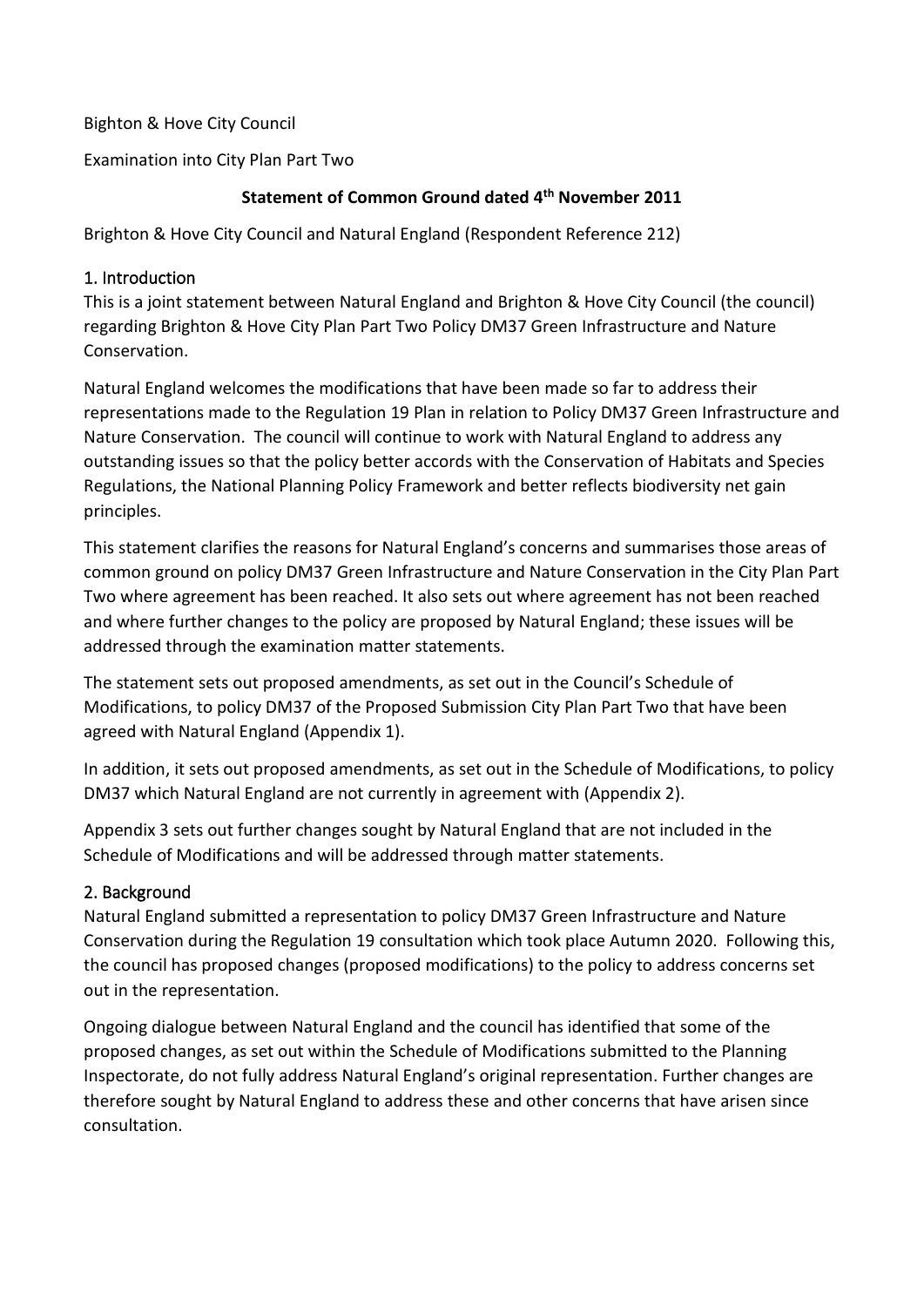# 3. Representation submitted at Proposed Submission (Regulation 19) Consultation

The main issues identified within the representation made by Natural England in relation to policy DM37 during the Proposed Submission consultation (Regulation 19 stage) are summarised below:

- The requirement for all development to be in accordance with the mitigation hierarchy could be included as an overarching principle to highlight its importance.
- Unclear whether the final paragraph of the policy "*Proposals liable to affect*…" is an overarching measure. NE suggested moving the paragraph to the beginning of the policy and/or clarifying that all proposals must be supported by assessment and mitigation measures.
- Mitigation hierarchy should be better reflected; amendments to C ii) and point (c) on page 112 were suggested.
- Approach to biodiversity net gain should be compliant with national policy and the mitigation hierarchy; biodiversity net gain should be additional to any habitat creation required to mitigate or compensate for impacts.
- Part A of the policy (Internationally Protected Sites) does not accurately reflect the requirements of the Conservation of Habitats and Species Regulations 2017 (as amended).
- The wording of point B ii) (Nationally Protected Sites) weakens the protection of nationally protected sites and is not in accordance with the NPPF and mitigation hierarchy. The loss of a nationally designated site should not be supported and cannot be mitigated.
- Inclusion of reference to the Beachy Head West Marine Conservation Zones (MCZ) required.

# 4. Proposed amendments to address Regulation 19 stage representation

## 4.1 Areas of Agreement

Both the council and Natural England agree on the following:

## **Mitigation hierarchy**

The policy should ensure that development on all sites is in accordance with the mitigation hierarchy, and that biodiversity net gain is separate and additional to any measures required to mitigate impacts. Both parties agree to amend the text throughout the policy where relevant to highlight the importance of the mitigation hierarchy and to ensure reflection of the mitigation hierarchy and biodiversity net gain principles. The agreed text changes to the policy are set out at Appendix 1. (See Proposed Modification (PM)37, part of PM43; part of PM44, PM51).

## **Part B – Nationally Protected Sites**

The policy should ensure that nationally designated sites are adequately protected and that impacts should be avoided. Both parties agree to amend the text of Part B to ensure adequate protection. The agreed text changes to the policy are set out at Appendix 1. (See part PM43).

## **Policy Clarity**

The policy should be structured clearly with overarching principles set out upfront. Both parties agree to the repositioning of one paragraph within the policy. The agreed text changes to the policy are set out at Appendix 1. (See PM45).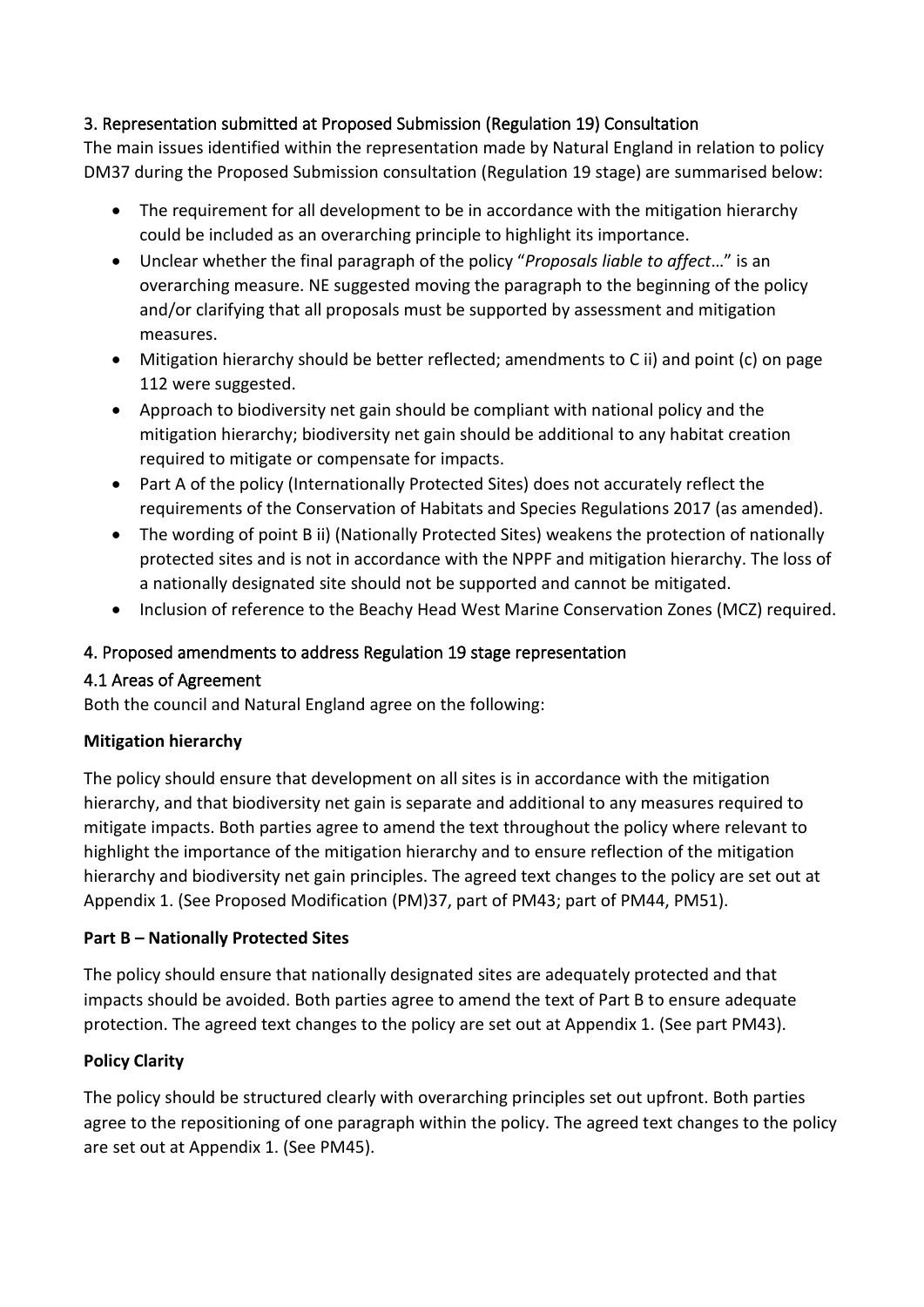## **Omissions**

The policy should include all designated sites. Both parties agree to including the reference to the Marine Conservation Zone. The agreed text changes to the policy are set out at Appendix 1. (See PM54).

### 4.2 Areas of Disagreement

Natural England does not agree with the changes that have been proposed to the policy to address the following recommendations or concerns:

#### **Mitigation hierarchy**

The requirement for all development to be in accordance with the mitigation hierarchy has been included as an overarching principle, as suggested. However, Natural England does not agree to all of the changes proposed and corresponding footnote. The proposed changes, with which Natural England is not in agreement with, are set out in Appendix 2. (See PM38)

## **Part A – Internationally Protected Sites**

The policy should reflect the requirements of the Conservation of Habitats and Species Regulations 2017 (as amended). Although changes have been proposed to this section of the policy, Natural England does not agree these changes sufficiently reflect requirements of the NPPF or the Habitats Regulations. The proposed changes, with which Natural England is not in agreement, are set out in Appendix 2. (See PM42)

#### **Biodiversity Net Gain**

Natural England support the approach for development to achieve a net gain in biodiversity. Although various changes to the policy have been made, Natural England does not agree with some of the changes proposed and does not agree that biodiversity net gain should be pursued for statutory designated sites. The proposed changes, with which Natural England is not in agreement, are set out in Appendix 2. (See PM43, PM44).

#### **Policy clarity - designated sites section**

To improve the clarity of the policy, it was suggested to reposition some of the policy text to the start of the section on designated sites. However, Natural England does not agree with the content of this paragraph. The text proposed to be moved, with which Natural England is not in agreement is set out in Appendix 2. (See PM46).

## 5. Additional amendments sought by Natural England (at 14<sup>th</sup> May 2021/8<sup>th</sup> July 2021)

- The mitigation hierarchy is a requirement of the NPPF and should be referenced as such along with the Code of Practice for Planning Development cited.
- Nationally Protected Sites are excluded from biodiversity net gain. The policy reads as though biodiversity net gain principles can be used when assessing impacts to statutory sites; this is not the case. Advise that biodiversity net gain should be included as a general requirement under Nature Conservation.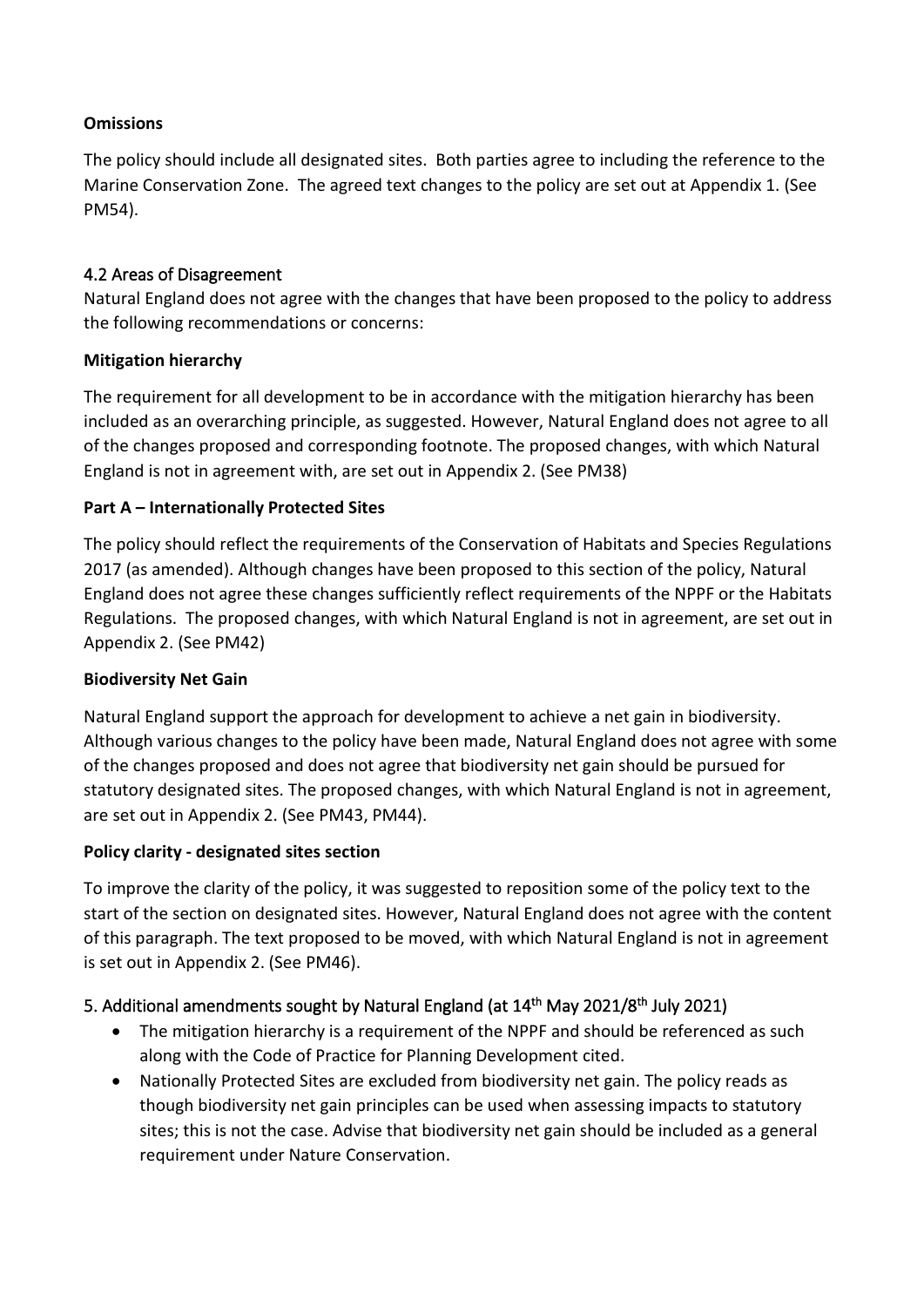- The policy on Internationally Protected Sites detracts significantly from the robust policy afforded to internationally protected sites through the NPPF and the Habitats Regulations. This needs to be revised to reflect the NPPF and the requirements of the HRA. The Council cannot grant permission for schemes where there is an Adverse Effects on the Integrity of the Site (AEOI) and compensation is needed without first consulting the Secretary of State. Suggested that text is deleted.
- Remove points (b) and (c) of the final policy paragraph on page 112 which is proposed to be moved to the start of the section on "designated sites"
- Further consequential amendments.

The additional amendments proposed by Natural England are set out in Appendix 3 for information.

## **End of Statement**

**Signed on behalf of Natural England**

**Rebecca Pearson**

**Senior Adviser-Sussex and Kent Team** 

**Signed on behalf of Brighton & Hove City Council**

**Helen Pennington**

**Senior Planning Officer**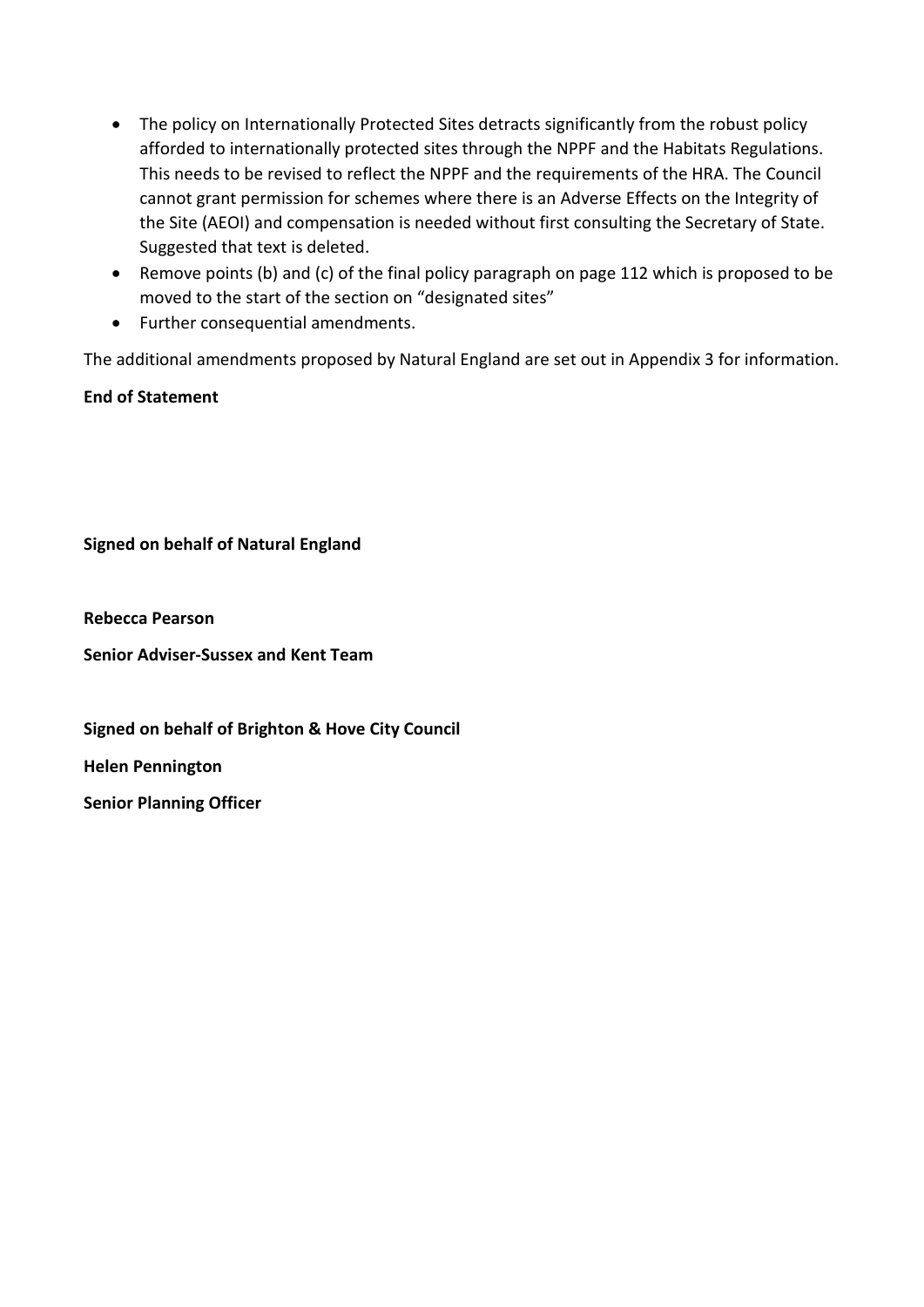# **Appendix 1 Agreed Proposed Modifications**

| Modification   | Policy, page                | <b>Proposed Modification</b>                                                      |  |  |
|----------------|-----------------------------|-----------------------------------------------------------------------------------|--|--|
| Number         | and reference               |                                                                                   |  |  |
| (BHCC04)       |                             |                                                                                   |  |  |
| <b>MM63</b>    | DM37 page 110               | Amend first paragraph in Nature Conservation section to read:                     |  |  |
|                |                             | Development should avoid adverse impacts and All                                  |  |  |
|                |                             | development should seek to conserve and enhance                                   |  |  |
|                |                             | biodiversity and geodiversity features ensuring:                                  |  |  |
| Fomer MM51     | DM37 Part B                 | Amend Part B. Nationally protected sites to read:                                 |  |  |
| (BHCC02) now   | page 111                    |                                                                                   |  |  |
| superseded     |                             | Development proposals should avoid impacts on nationally                          |  |  |
| by MM70        |                             | protected sites (link to new footnote). Development proposals                     |  |  |
| (BHCC04)       |                             | likely to have an adverse effect on the site's-notified special                   |  |  |
| (also see      |                             | interest features will not be permitted unless:                                   |  |  |
| Appendix 2     |                             | the benefits of the development, at this site, clearly<br>i)                      |  |  |
| for areas of   |                             | outweigh both the likely impact to notified features on the                       |  |  |
| disagreement)  |                             | site and any broader impacts on the network of nationally<br>protected sites; and |  |  |
|                |                             | the loss impacts can be mitigated in accordance with<br>ii)                       |  |  |
|                |                             | the mitigation hierarchy; and through on or off site habitat                      |  |  |
|                |                             | creation to achieve a net gain in biodiversity/ geodiversity.                     |  |  |
|                |                             |                                                                                   |  |  |
|                |                             | Footnote to read: Development likely to have a significant                        |  |  |
|                |                             | effect on nationally protected sites will be required to assess                   |  |  |
|                |                             | the impact by means of an Environmental Impact Assessment.                        |  |  |
| MM72 (also     | DM37 Part C                 | Amend Part C. Locally protected sites to read:                                    |  |  |
| see Appendix   | page 112                    | the loss impacts can be mitigated through on or off-<br>ii)                       |  |  |
| 2 for areas of |                             | site habitat creation; and to achieve a net gain in                               |  |  |
| disagreement)  |                             | biodiversity/geodiversity.                                                        |  |  |
| <b>MM73</b>    | DM37 final                  | Move and amend the following section of the final paragraph                       |  |  |
|                | paragraph page              | from page 112 to follow the bullet point list on page 111.                        |  |  |
|                | 112                         | Paragraph reads:                                                                  |  |  |
|                |                             |                                                                                   |  |  |
|                |                             | Proposals liable to affect green infrastructure and nature                        |  |  |
|                |                             | conservation features either directly or indirectly must be                       |  |  |
|                |                             | supported by an appropriate and detailed site                                     |  |  |
|                |                             | investigation/assessment and accord with provisions set out                       |  |  |
|                |                             | in the mitigation hierarchy <sub>71</sub> . Measures to avoid or prevent          |  |  |
|                |                             | harmful effects will be required.                                                 |  |  |
| <b>MM85</b>    | <b>DM37</b>                 | Add new paragraph after existing paragraph 2.282. New                             |  |  |
|                | supporting text<br>page 115 | paragraph to read:                                                                |  |  |
|                |                             | In addition to any measures required to mitigate impacts, net                     |  |  |
|                |                             | gains in biodiversity should also be achieved. Biodiversity net                   |  |  |
|                |                             | gain should be delivered on site where possible, or off site as                   |  |  |

Proposed Modifications to address representation by Natural England regarding policy DM37.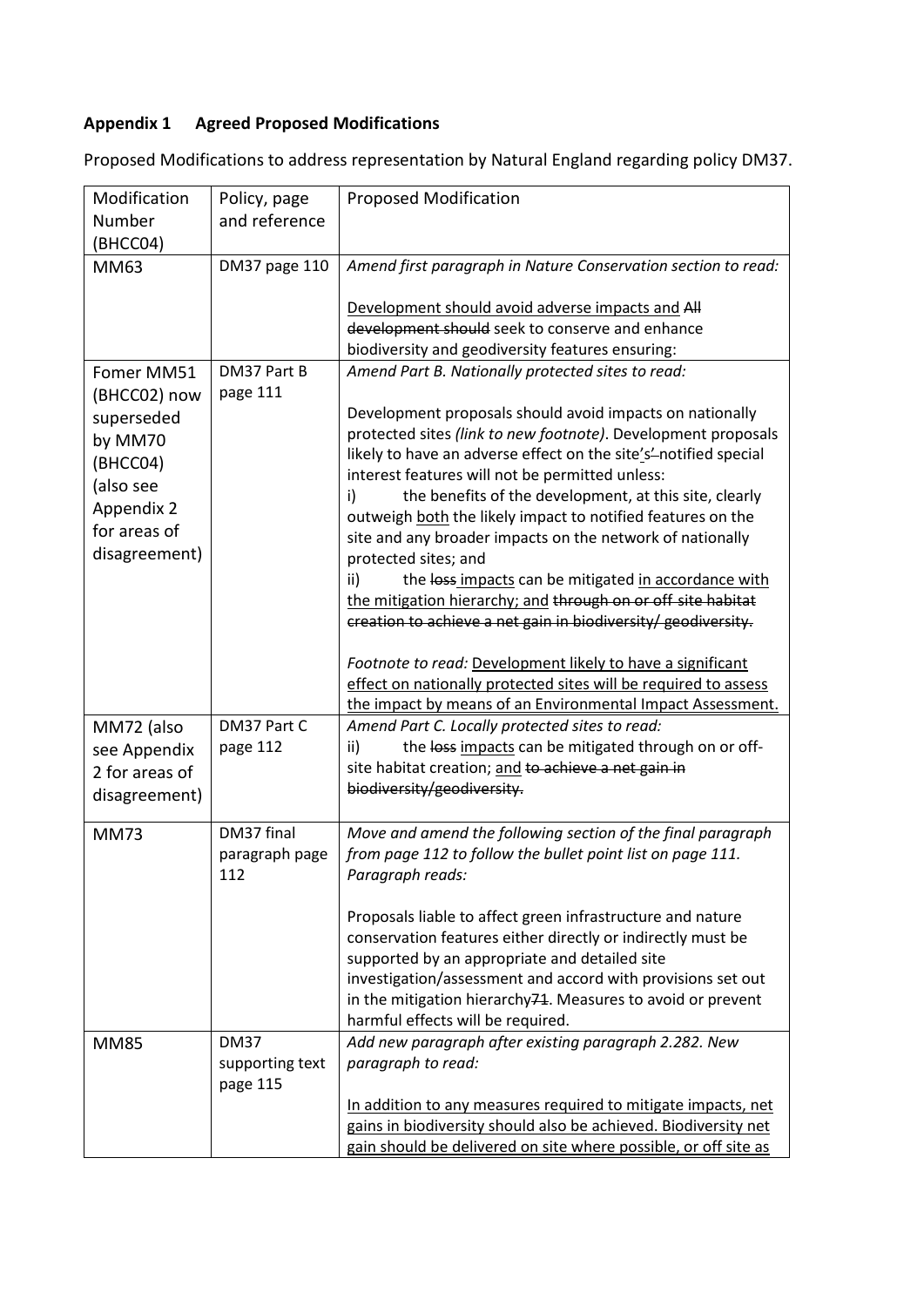|             |                   | appropriate and should still be secured where proposals have<br>negligible or no adverse impacts on biodiversity.                                                                                |  |
|-------------|-------------------|--------------------------------------------------------------------------------------------------------------------------------------------------------------------------------------------------|--|
| <b>PM88</b> | DM37<br>paragraph | Add new sentence at end of paragraph 2.284 to read:                                                                                                                                              |  |
|             | 2.284 page 115    | National sites also include Marine Conservation Zones (MCZ),<br>designated through the Marine and Coastal Access Act 2009.<br>The Beachy Head West MCZ lies partly within the City Plan<br>area. |  |

# **Appendix 2 Proposed Modifications that have not been agreed with Natural England**

| <b>Modification</b> | Policy, page    | <b>Proposed Modification</b>                                                                                                  |  |
|---------------------|-----------------|-------------------------------------------------------------------------------------------------------------------------------|--|
| <b>Number</b>       | and reference   |                                                                                                                               |  |
| Former              | DM37 bullet     | Amend bullet point list in Nature Conservation Section to read:                                                               |  |
| <b>MM46</b>         | point list page |                                                                                                                               |  |
| (BHCC02) now        | 110             | accordance with the mitigation hierarchy (link to                                                                             |  |
| superceded          |                 | existing footnote)                                                                                                            |  |
| by MM64             |                 | an additional net gain in biodiversity is achieved;                                                                           |  |
| (BHCC04)            |                 |                                                                                                                               |  |
|                     |                 | Footnote reads: The "mitigation hierarchy" is set out in the                                                                  |  |
|                     |                 | Biodiversity - code of practice for Planning and Development                                                                  |  |
|                     |                 | and the British standard for Biodiversity management                                                                          |  |
|                     |                 | (BS42020) 2013. In essence it seeks avoidance of harm; then                                                                   |  |
|                     |                 | mitigation; then compensation alongside new benefits for<br>wildlife.                                                         |  |
| <b>MM69</b>         | DM37 Part A     | Amend Part A. Internationally protected sites to read:                                                                        |  |
|                     | page 111        |                                                                                                                               |  |
|                     |                 | All development must comply with the Conservation of                                                                          |  |
|                     |                 | Habitats and Species Regulations (as amended) (link to new<br>footnote). Development likely to have significant effects on an |  |
|                     |                 | international site (either individually or in combination with                                                                |  |
|                     |                 | other plans or projects) and which would affect the integrity                                                                 |  |
|                     |                 | of the site will be subject to Habitat Regulations Assessment                                                                 |  |
|                     |                 | and-will not be permitted unless the council is satisfied that:                                                               |  |
|                     |                 | i)<br>There is no alternative solution (which can be                                                                          |  |
|                     |                 | adequately demonstrated by the developer); and                                                                                |  |
|                     |                 | There are imperative reasons of overriding public<br>ii)                                                                      |  |
|                     |                 | health or public safety for the development; and                                                                              |  |
|                     |                 | iii)<br>Adequate mitigation measures and/or                                                                                   |  |
|                     |                 | compensatory provision is secured.                                                                                            |  |
|                     |                 | New footnote to read:                                                                                                         |  |
|                     |                 | The Conservation of Habitats and Species Regulations 2017 (as                                                                 |  |
|                     |                 | amended)                                                                                                                      |  |
| Fomer MM51          | DM37 Part B     | Amend Part B. Nationally protected sites to read:                                                                             |  |
| (BHCC02)            | page 111        |                                                                                                                               |  |
| superceded          |                 | iii)<br>on or off site additional measurable net gains in                                                                     |  |
| bby MM70            |                 | biodiversity/geodiversity can be achieved.                                                                                    |  |
| (BHCC04)            |                 |                                                                                                                               |  |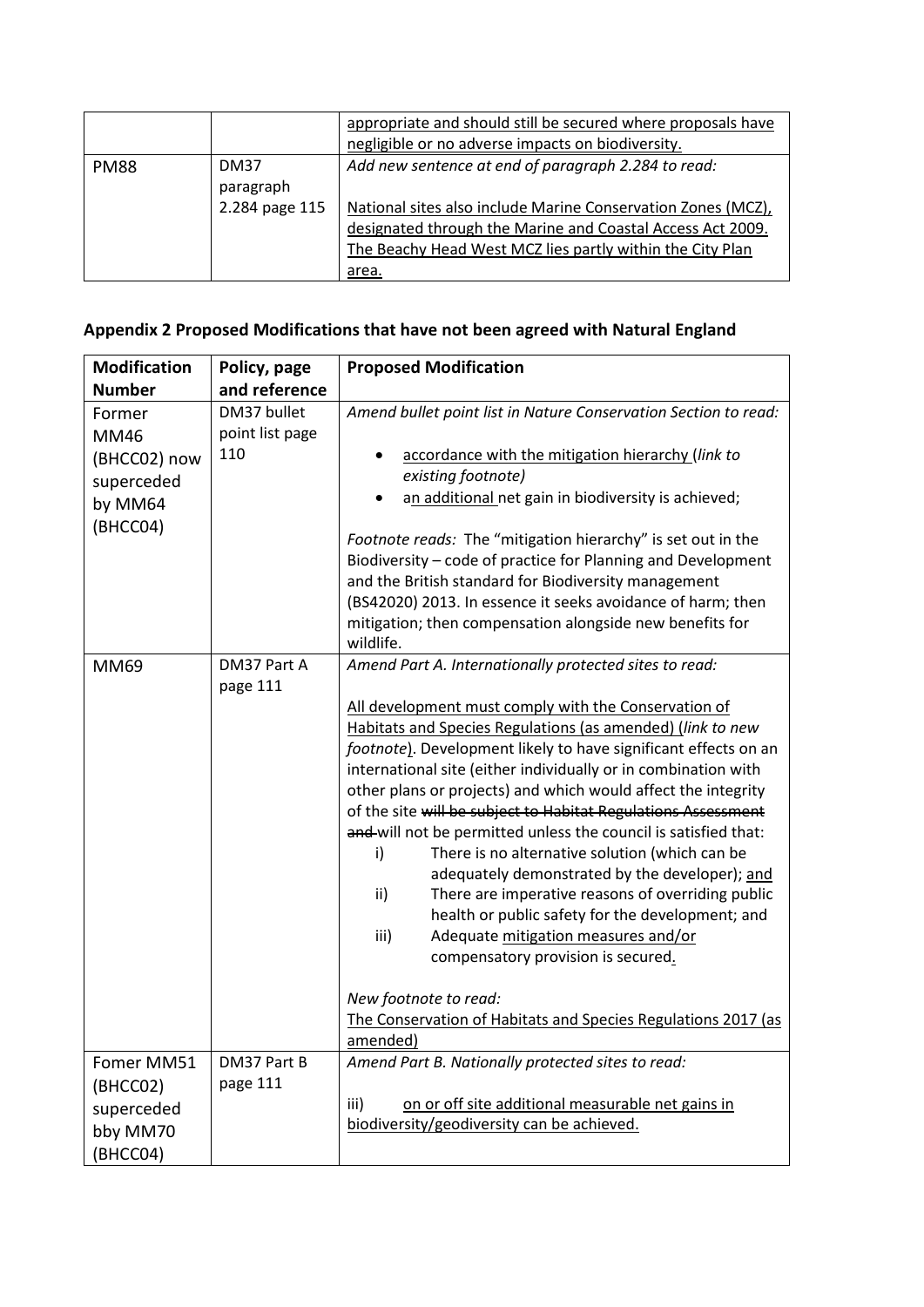| <b>MM72</b>  | DM37 Part C    | Amend Part C. Locally protected sites to read:                                                          |  |
|--------------|----------------|---------------------------------------------------------------------------------------------------------|--|
|              | page 112       |                                                                                                         |  |
|              |                | on or off site additional measurable net gains in<br>iii)                                               |  |
|              |                | biodiversity/geodiversity can be achieved.                                                              |  |
| Fomer MM55   | DM37 final     | Move and amend the following section of the final paragraph                                             |  |
| (BHCC02      | paragraph page | from page 112 to follow the new proposed section heading                                                |  |
| supeceded by | 112            | entitled "Designated Sites" on page 111 and prior to existing                                           |  |
| <b>MM74</b>  |                | paragraph that reads "Proposals for development within a                                                |  |
| (BHCC04)     |                | designated site of importance to nature conservation"                                                   |  |
|              |                |                                                                                                         |  |
|              |                | Paragraph to read:                                                                                      |  |
|              |                | Where proposals are liable to cause direct or indirect harm to<br>a designated site, they must provide: |  |
|              |                | evidence to demonstrate that the objectives of the<br>a)                                                |  |
|              |                | designation and integrity of the area will not be undermined;                                           |  |
|              |                | b)<br>funded management plans that secure the long term                                                 |  |
|              |                | protection and enhancement of remaining features72; and                                                 |  |
|              |                | up-to-date information about the<br>C)                                                                  |  |
|              |                | biodiversity/geodiversity which may be affected, and how loss                                           |  |
|              |                | impacts can be mitigated to achieve and additional                                                      |  |
|              |                | measurable net gains achieved.                                                                          |  |
|              |                |                                                                                                         |  |

# **Appendix 3 Additional amendments proposed by Natural England (May 2021; July 2021)**

*Additional amendments proposed by Natural England as at May/July 2021 shown as double underline; deletions proposed shown as double strike-through.* 

| Policy, page               | <b>Modification</b>                                               | <b>Amendment proposed by Natural</b>                                                                                                                                                                                                                                                                                                                                                                                                                                                                                                                                                                                                 | <b>BHCC response</b>                                                                                                                                                                                                                                                                                                     |
|----------------------------|-------------------------------------------------------------------|--------------------------------------------------------------------------------------------------------------------------------------------------------------------------------------------------------------------------------------------------------------------------------------------------------------------------------------------------------------------------------------------------------------------------------------------------------------------------------------------------------------------------------------------------------------------------------------------------------------------------------------|--------------------------------------------------------------------------------------------------------------------------------------------------------------------------------------------------------------------------------------------------------------------------------------------------------------------------|
| and                        | <b>Number</b>                                                     | <b>England</b>                                                                                                                                                                                                                                                                                                                                                                                                                                                                                                                                                                                                                       |                                                                                                                                                                                                                                                                                                                          |
| reference                  | (where                                                            |                                                                                                                                                                                                                                                                                                                                                                                                                                                                                                                                                                                                                                      |                                                                                                                                                                                                                                                                                                                          |
|                            | relevant)                                                         |                                                                                                                                                                                                                                                                                                                                                                                                                                                                                                                                                                                                                                      |                                                                                                                                                                                                                                                                                                                          |
| Policy<br>DM37 page<br>110 | See MM64,<br>MM65, MM66<br>for final<br>modifications<br>proposed | Amend bullet point list to read:<br>accordance with the mitigation<br>٠<br>hierarchy requirements of the<br>NPPF*(link to footnote);<br>an additional measurable net gain in<br>٠<br>biodiversity is achieved;<br>that recognised protected and<br>$\bullet$<br>notable priority priority species and<br>habitats are protected and<br>supported;<br>Ancient woodland and irreplaceable<br>٠<br>habitats are protected<br>that appropriate and long-term<br>$\bullet$<br>management of new or existing<br>habitats is secured and opportunities<br>to connect habitats are secured to<br>ensure a network of nature recovery;<br>and | <b>BHCC</b> agree with the<br>suggestions put forward by<br>Natural England with the<br>exception of the deletion of<br>wording in the 3 <sup>rd</sup> bullet<br>point, "protected and<br>notable" and reinstatement<br>of "priority" species as this<br>amendment was made to<br>encompass a wider range of<br>species. |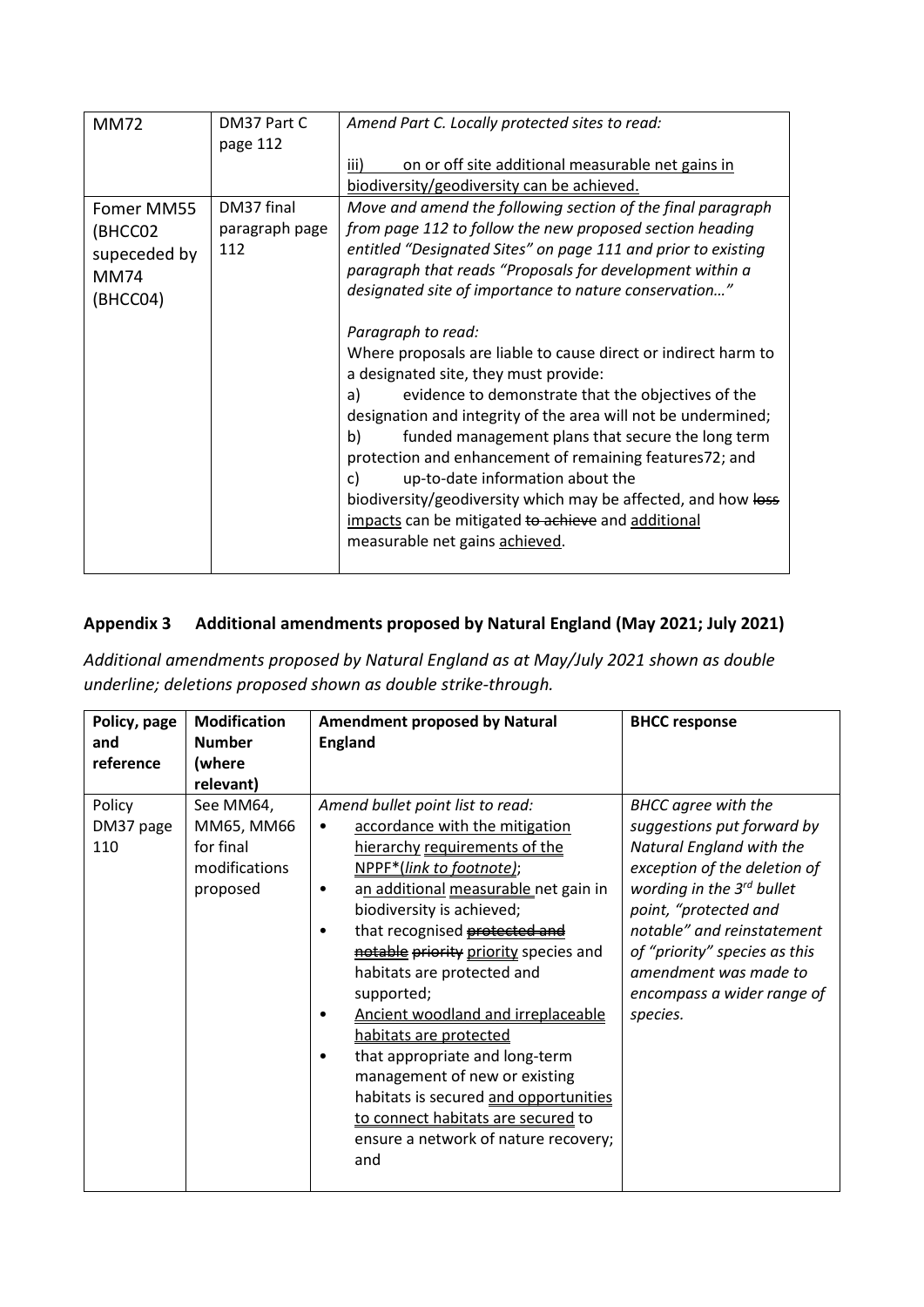| Policy     | N/A            | Amend second bullet point to read:                                                 | <b>BHCC</b> disagree with this   |
|------------|----------------|------------------------------------------------------------------------------------|----------------------------------|
| DM37 page  |                | protected and notable priority                                                     | amendment, as set out            |
| 111        |                | species and habitats                                                               | above.                           |
| DM37 Part  | See MM69 for   | Amend Part A. Internationally protected                                            | <b>BHCC</b> understands that the |
| A page 111 | final proposed | sites to read:                                                                     | suggestion to delete all the     |
|            | modification   |                                                                                    | text, with the exception of      |
|            |                | All development must comply with the                                               | the first sentence, would        |
|            |                | <b>Conservation of Habitats and Species</b>                                        | simplify the policy. However,    |
|            |                | Regulations (as amended) (link to new                                              | <b>BHCC</b> consider the text    |
|            |                | footnote). Development likely to have                                              | suggested to be deleted to       |
|            |                | significant effects on an international site                                       | reflect paragraphs 63, 64        |
|            |                | (either individually or in combination with                                        | and 68 of the Habitats and       |
|            |                | other plans or projects) and which would                                           | Species Regulations. The text    |
|            |                | affect the integrity of the site will be                                           | also aligns with policy SD9 in   |
|            |                | subject to Habitat Regulations Assessment                                          | the adopted South Downs          |
|            |                | and will not be permitted unless the                                               | <b>National Park Local Plan</b>  |
|            |                | council is satisfied that:                                                         | (2019). BHCC therefore do        |
|            |                | There is no alternative<br>$+$                                                     | not agree with the               |
|            |                | solution (which can be                                                             | suggestion to delete this        |
|            |                | adequately demonstrated by                                                         | text.                            |
|            |                | the developer); and                                                                |                                  |
|            |                | There are imperative reasons<br>$\ddot{H}$                                         | <b>BHCC</b> agree that the       |
|            |                | of overriding public health or                                                     | following wording in point       |
|            |                | public safety for the                                                              | (iii) "mitigation measures       |
|            |                | development; and                                                                   | and/or" should be deleted as     |
|            |                | <b>Adequate mitigation measures</b><br>$\overrightarrow{iii}$                      | this does not reflect            |
|            |                | and/or compensatory                                                                | paragraph 68 of the              |
|            |                | provision is secured                                                               | <b>Habitats and Species</b>      |
|            |                |                                                                                    | Regulations.                     |
|            |                |                                                                                    |                                  |
| DM37 Part  | See MM70 for   | Amend Part B. Nationally protected sites                                           | <b>BHCC</b> agree with this      |
| B page 111 | final proposed | to read:                                                                           | suggestion as this reflects      |
|            | modification   |                                                                                    | quidance in relation to the      |
|            |                | Development proposals should avoid                                                 | inability to secure              |
|            |                | impacts on nationally protected sites (link                                        | biodiversity net gain on         |
|            |                | to new footnote). Development proposals<br>likely to have an adverse effect on the | nationally proteted sites.       |
|            |                | site's'-notified special interest features                                         |                                  |
|            |                | will not be permitted unless the only                                              |                                  |
|            |                | exception is if:                                                                   |                                  |
|            |                | the benefits of the development,<br>i)                                             |                                  |
|            |                | at this site, clearly outweigh both the                                            |                                  |
|            |                | likely impact to notified features on the                                          |                                  |
|            |                | site and any broader impacts on the                                                |                                  |
|            |                | network of nationally protected sites; and                                         |                                  |
|            |                | the loss impacts can be mitigated<br>ii)                                           |                                  |
|            |                | in accordance with the mitigation                                                  |                                  |
|            |                | hierarchy; and through on or off site                                              |                                  |
|            |                | habitat creation to achieve a net gain in                                          |                                  |
|            |                | biodiversity/ geodiversity.                                                        |                                  |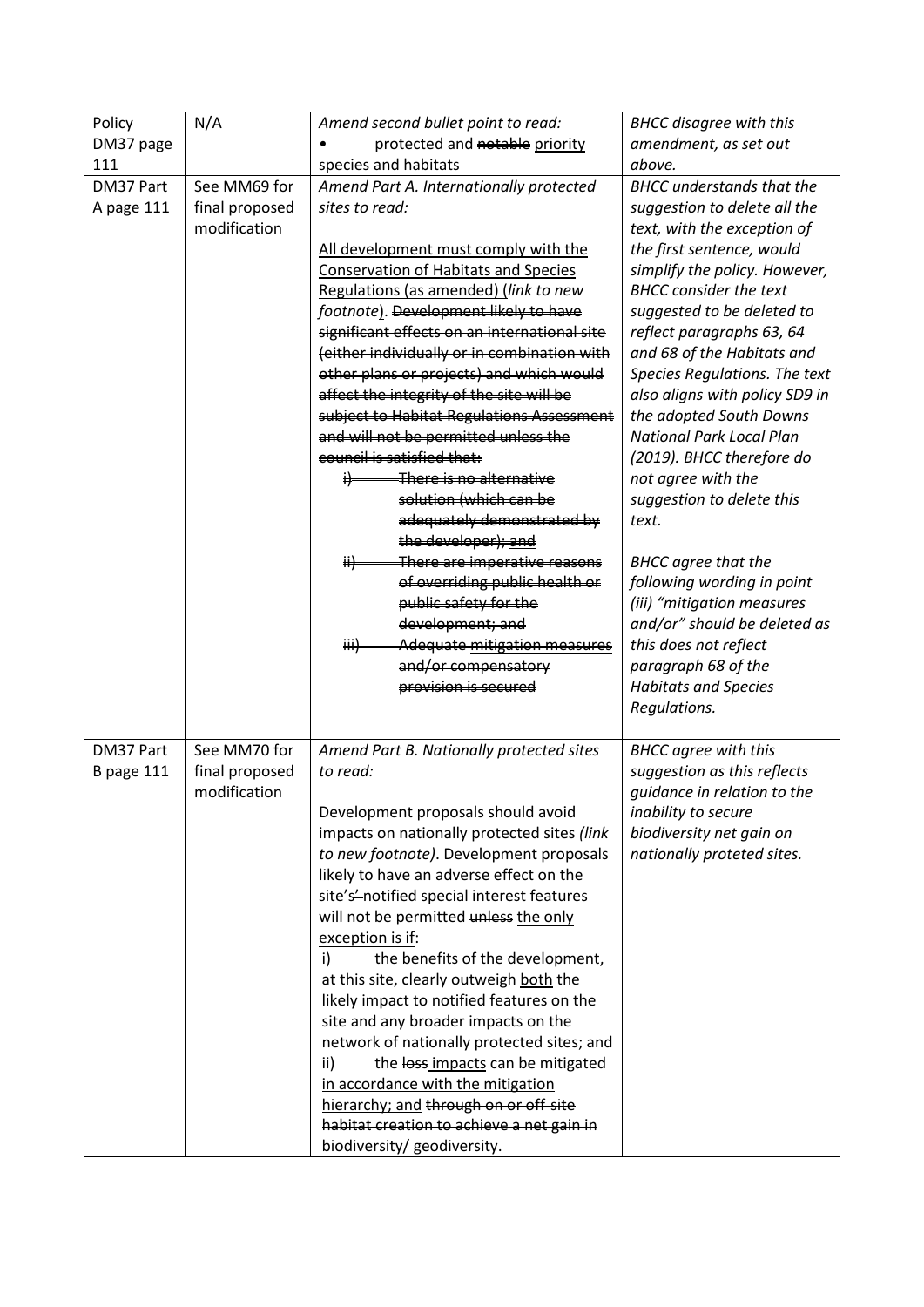|                            |                                                         | on or off site additional<br><del>iii)</del>                                                                                                                                                                                                                                                                                                                                                                                                                                                                                                                                                                                                                                                                                                                                                                                                                                                           |                                                                                                                                                                                                                                                                       |
|----------------------------|---------------------------------------------------------|--------------------------------------------------------------------------------------------------------------------------------------------------------------------------------------------------------------------------------------------------------------------------------------------------------------------------------------------------------------------------------------------------------------------------------------------------------------------------------------------------------------------------------------------------------------------------------------------------------------------------------------------------------------------------------------------------------------------------------------------------------------------------------------------------------------------------------------------------------------------------------------------------------|-----------------------------------------------------------------------------------------------------------------------------------------------------------------------------------------------------------------------------------------------------------------------|
|                            |                                                         | measurable net gains in                                                                                                                                                                                                                                                                                                                                                                                                                                                                                                                                                                                                                                                                                                                                                                                                                                                                                |                                                                                                                                                                                                                                                                       |
|                            |                                                         | biodiversity/geodiversity can be achieved.                                                                                                                                                                                                                                                                                                                                                                                                                                                                                                                                                                                                                                                                                                                                                                                                                                                             |                                                                                                                                                                                                                                                                       |
| Policy<br>DM37 page<br>112 | See MM72 for<br>final proposed<br>modification          | Amend policy at Part C. Locally protected<br>sites to read:<br>Unless allocated for development in the<br>City Plan, d Development proposals that<br>will result in an adverse effect */link to<br>new footnote) on the integrity of any local<br>site which cannot be either avoided or<br>adequately mitigated will not be<br>permitted, unless:<br>the site is allocated for<br>i)<br>development in the City Plan or there are<br>exceptional circumstances that justify the<br>development of the site and can be<br>demonstrated to outweighing the adverse<br>effects on the local designation are clearly<br>demonstrated; and<br>ii)<br>the loss impacts can be mitigated<br>through on or off-site habitat creation;<br>and to achieve a net gain in<br>biodiversity/geodiversity.<br>iii) on or off site additional<br>measurable net gains in<br>biodiversity/geodiversity can be achieved | BHCC do not agree with this<br>suggestion and wish to seek<br>biodiversity net gain on<br>locally protected sites.                                                                                                                                                    |
| Policy<br>DM37 page<br>112 | See final<br>MM74 for final<br>proposed<br>modification | Amend the paragraph to read:<br>Where proposals are liable to-cause direct<br>or indirect harm impact to a designated<br>sites, they must provide:<br>evidence to demonstrate that the<br>a)<br>objectives of the designation and integrity<br>of the area will not be undermined;<br>b) funded management plans that<br>secure the long term protection and<br>enhancement of remaining features; and<br>$\epsilon$ = up to date information about the<br>biodiversity/geodiversity which may be<br>affected, and how loss impacts can be<br>mitigated to achieve and additional<br>measurable net gains achieved.                                                                                                                                                                                                                                                                                    | <b>BHCC agrees with the first</b><br>suggestion in the opening<br>paragraph as "impact"<br>covers indirect or direct<br>harm and is more<br>encompassing.<br>However BHCC does not<br>agree with the suggestions<br>to delete points (b) or (c) in<br>their entirety. |